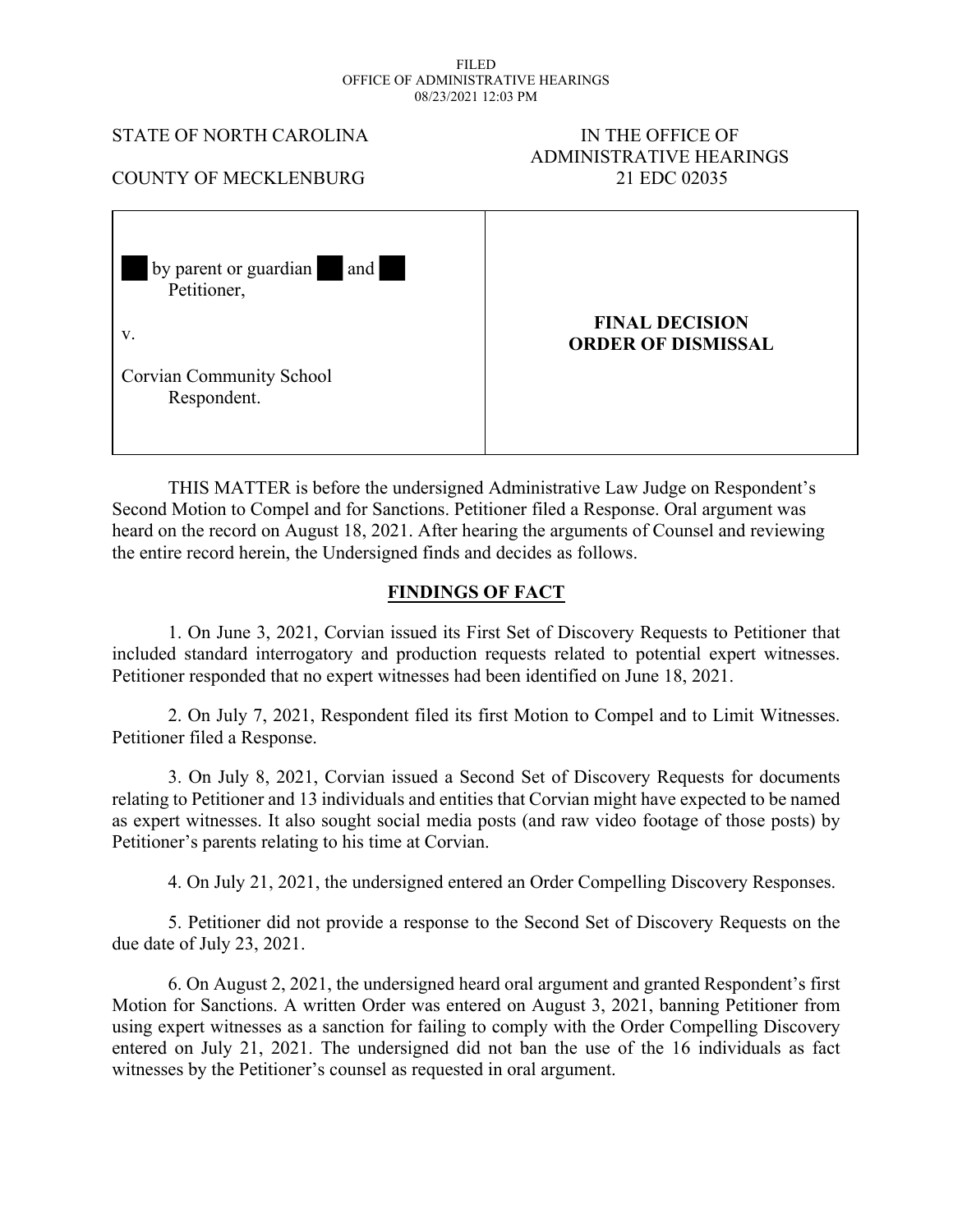7. Even though Petitioner's counsel argued to salvage those 16 witnesses as fact witnesses, he still has not fully complied with the Order Compelling Discovery Responses entered on July 21, 2021. He has only recently begun producing documents after Respondent filed the within Second Motion to Compel.

8. Of the 16 proposed expert witnesses named by Petitioner, at least six were named in Corvian's Second Set of Discovery Requests. Petitioner provided no requested documents relating to Petitioner and the named individuals when he responded on July 30, 2021.

9. Petitioner produced a few documents from M, R, R, and K on August 9th and 12th, weeks after having been ordered to do so in this tribunal's July 21st Order Compelling Discovery was granted and a week after Corvian filed its Second Motion to Compel and for Sanctions.

10. Also on August 2, 2021, Corvian filed a Second Motion to Compel Discovery and for Sanctions concerning discovery related to social media postings by

11. On the morning of August 18<sup>th</sup>, the date oral argument was scheduled on Corvian's Second Motion for Sanctions, Petitioner's counsel produced records relating to Petitioner and .

12. During the August 18th hearing, Petitioner's counsel admitted that he had not contacted the non-Corvian proposed expert witnesses when he listed them on July 21st after the Order Compelling Discovery was granted and, thus, could not know what their opinions might be apart from their written reports (to the extent those existed).

13. Despite having argued that Petitioner should not be prevented from using the 16 proposed expert witnesses as fact witnesses, Petitioner now argues that he should not have to answer discovery requests regarding those individuals because they cannot testify as Petitioner's experts. His argument fails to recognize that Corvian remains entitled to this information without regard to how Petitioner is allowed (or not allowed) to use any particular witness.

14. Petitioner remains in violation of the July 21st Order Compelling Discovery. Corvian had a right to have its discovery requests answered even if Petitioner could no longer use (or planned to use) someone as a witness.

15. There also was extensive discussion concerning discovery related to social media postings.

16. Petitioner admits that is a frequent poster on social media such as Instagram and Facebook. Petitioner has refused to produce videos posted by  $\bullet$  to social media platforms relating to disagreements with Corvian over her son's education there. Petitioner's counsel claimed in his response that this discovery request was "unduly burdensome" but now claims in his briefing that statements made on social media cannot be relevant in any way to the remaining issue in this litigation. Providing Corvian with a few screenshots of posts is insufficient. Counsel for Petitioner admitted in the hearing on August 18<sup>th</sup> that they had not personally checked mobile devices for responsive information either in a social media app or the devices' underlying photo/video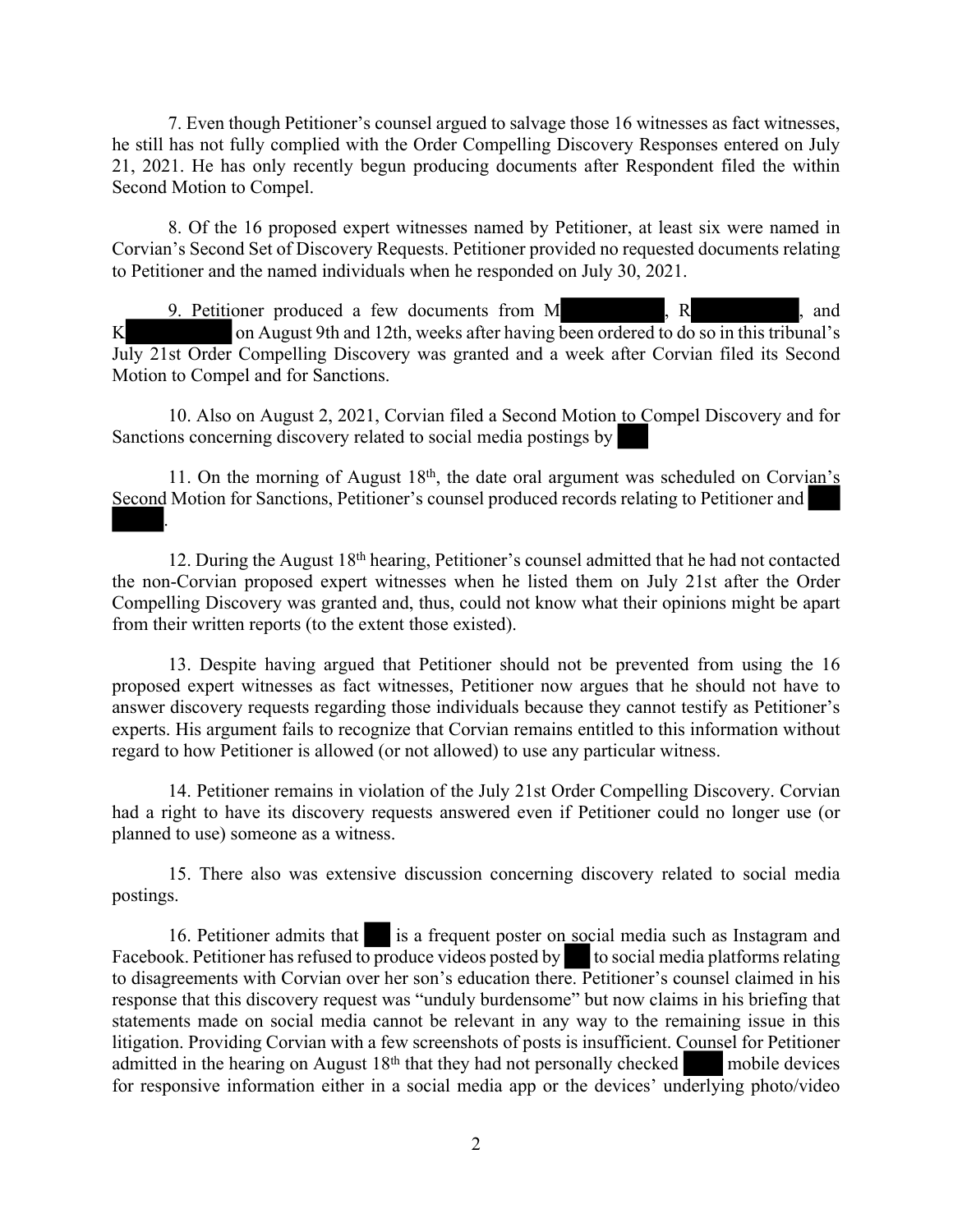storage space. Instead, counsel claimed lack of technical sophistication as an excuse for not checking.

17. The out-of-court statements of Petitioner's parents have no potential relevance to the issue of FAPE. Even if only for the purpose of impeachment, such statements might be admissible. Corvian's requests were reasonably calculated to lead to the discovery of admissible evidence.

18. This case is less than two weeks from the scheduled start of the hearing. More than two months after the First Set and a month after the Second Set of Discovery Requests, Petitioner has not produced responsive documents based on claims of undue burden without substantiation.

19. A showing of prejudice is not required for the imposition of sanctions, but Corvian has been severely prejudiced in its preparations by the delay and the cost in pursuing responses that should have been forthcoming.

20. Petitioner has offered no legitimate excuse or justification for failing to timely respond to discovery or to comply fully with the Undersigned's Order to Compel entered on July 21, 2021.

19. Respondent has made its discovery motions in good faith after making various good faith efforts to resolve discovery issues with Petitioner through counsel.

#### **CONCLUSIONS OF LAW**

1. The Undersigned has considered lesser sanctions than dismissal of Petitioner's lawsuit with prejudice. Lesser sanctions would be unjust and inappropriate in view of the totality of the circumstances of the case, which demonstrate the severity of the disobedience of Petitioner in refusing to provide discovery in a lawsuit he instituted, his unjustified noncompliance with the mandatory North Carolina Rules of Civil Procedure, and his failure to comply fully and timely with this Court's Order of July 21st even after being sanctioned on August 2nd.

2. Rule 37(b)(2)(c) of the North Carolina Rules of Civil Procedure authorizes dismissal of an action with prejudice for failure to fully respond to Respondent's discovery requests and to comply with the Undersigned's Order Compelling Discovery.

3. The Office of Administrative Hearings also has that power under 26 NCAC 03 .0114 and its inherent authority as a judicial body. Dismissal of the petition and all claims therein is the appropriate sanction in this case.

#### **FINAL DECISION**

NOW, THEREFORE, based on the foregoing, the Undersigned hereby finds proper authoritative support of the Conclusions of Law noted above and imposes Sanctions. It is hereby ORDERED that the within due process petition be **DISMISSED** with prejudice.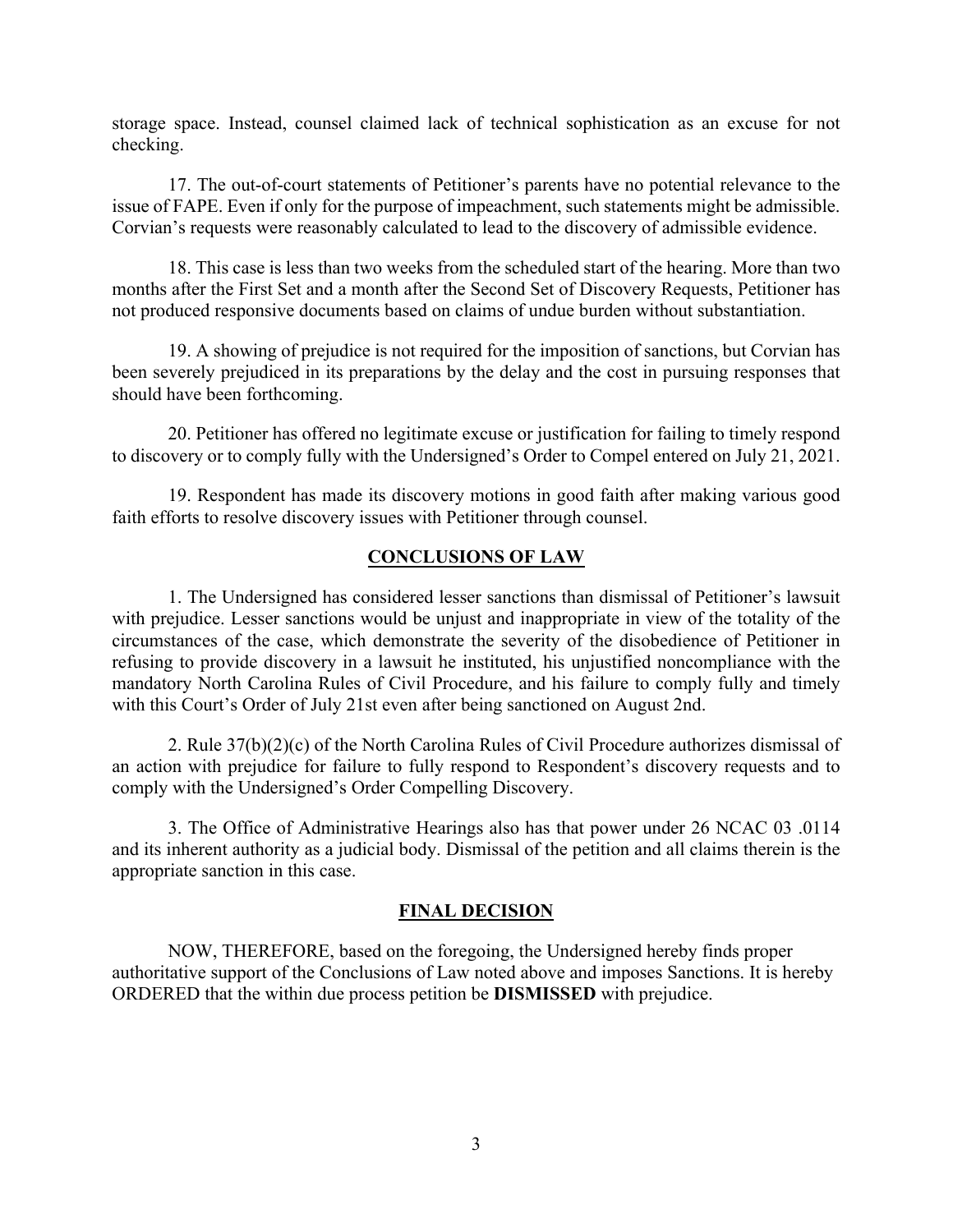#### **NOTICE OF APPEAL RIGHTS**

In accordance with the Individuals with Disabilities Education Act and North Carolina's Education of Children with Disabilities laws, the parties have appeal rights regarding this dismissal.

Under North Carolina's Education of Children with Disabilities laws (N.C.G.S. §§ 115C-106.1 *et seq.*) and particularly N.C.G.S. § 115C-109.9, "any party aggrieved by the findings and decision of a hearing officer under G.S. 115C-109.6 or G.S. 115C-109.8 may **appeal the findings and decision within 30 days after receipt of notice of the decision by filing a written notice of appeal with the person designated by the State Board** under G.S. 115C-107.2(b)(9) to receive notices. The State Board, through the Exceptional Children Division, shall appoint a Review Officer from a pool of review officers approved by the State Board of Education. The Review Officer shall conduct an impartial review of the findings and decision appealed under this section."

Inquiries regarding the State Board's designee, further notices and/or additional time lines should be directed to the Exceptional Children Division of the North Carolina Department of Public Instruction, Raleigh, North Carolina prior to the required close of the appeal filing period.

### **IT IS SO ORDERED.**

This the 23rd day of August, 2021.

Nathere

Selina Malherbe Administrative Law Judge